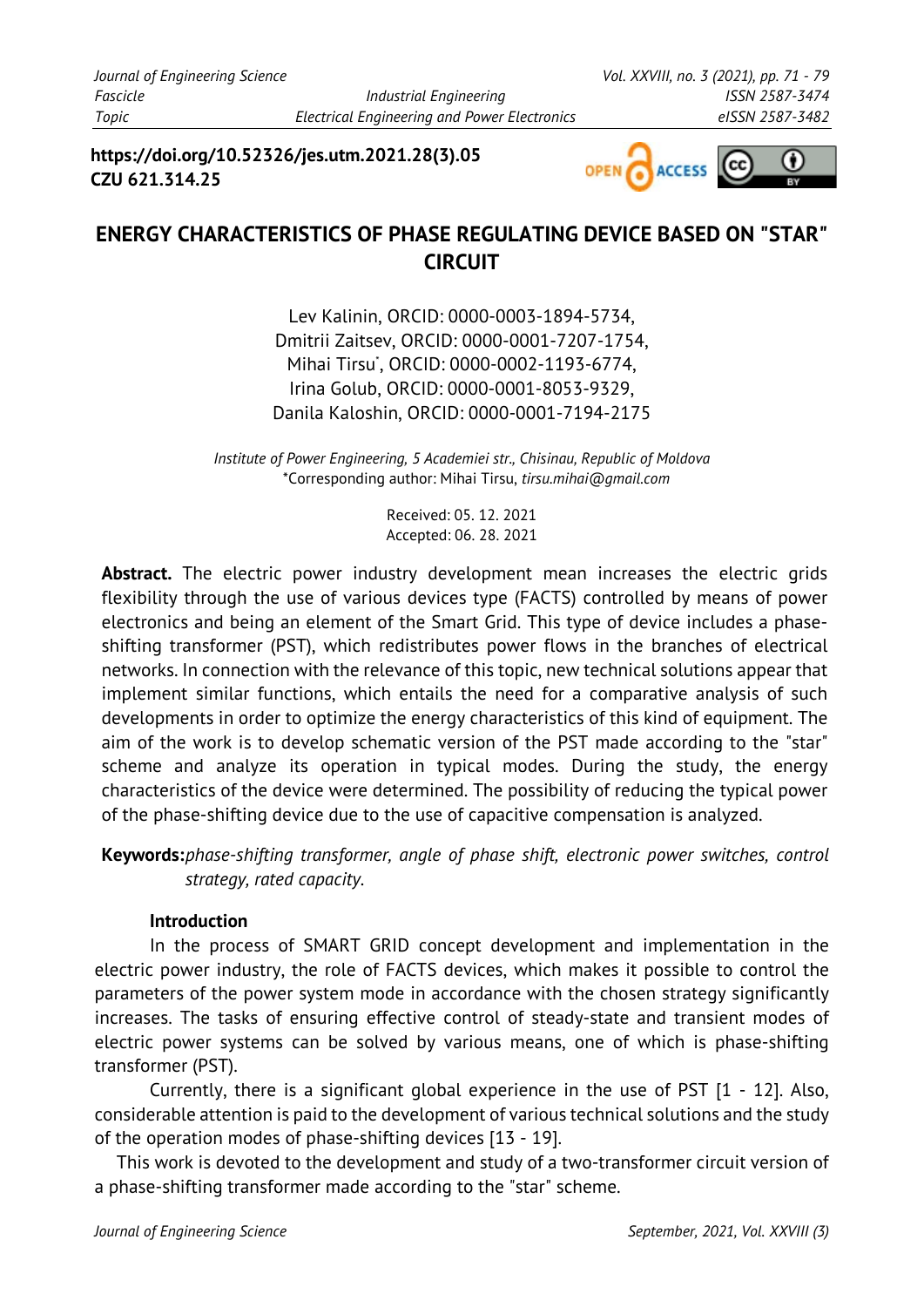## **General characteristics of the research object**

The work purpose is to study the energy characteristics of new technical solution of the PST made according to the "star" scheme when adjusting the phase shift angle using power electronics, as well as the use of capacitive compensation to reduce the installed power of the transformer device. During research, methods of mathematical, structural and simulation modeling were used based on the SPS-models of the object built in the Simulink (Matlab) environment.

The main elements of the investigated device are two power transformers, one of which performs the functions of parallel (or magnetizing) element, the other - the functions of series (or phase-shifting) element. The subscript "*p*" denotes the windings and the corresponding electrical values characterizing the magnetizing transformer mode, the subscript "*q*" denotes the windings and the electrical values of the phase-shifting transformer.

The schematic diagram of the PST technical solution considered in the work is shown in Figure 1.



**Figure 1.** Technical solution of new proposed PST.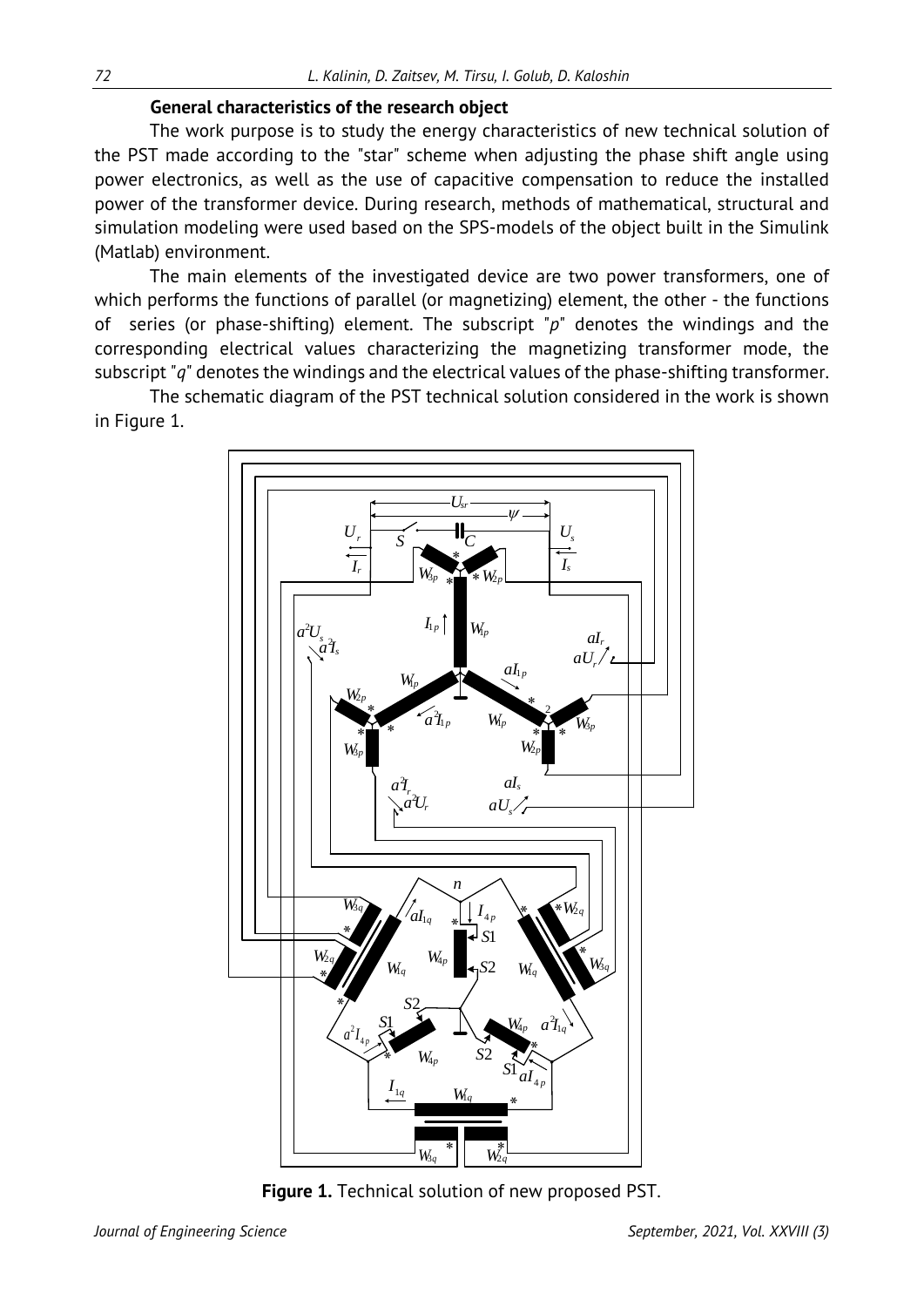On Figure 1 next designations are accepted:

 $W_{1p}$ ,  $W_{2p}$ ,  $W_{3p}$  - magnetizing transformer windings;

*W4p* - regulating winding of magnetizing transformer;

 $W_{1a}$ ,  $W_{2a}$ ,  $W_{3a}$  - phase-shifting transformer windings;

*C* - capacitor bank used to reduce the installed power of PST:

*S* - Power key switching capacitor bank;

*S1,S2* - switch mechanism contacts.

The primary windings  $W_{1p}$  of the magnetizing transformer are "star-to-zero" connected. Secondary  $W_{2p}$  and tertiary  $W_{3p}$  windings of the corresponding phases are connected to the ends of the primary windings, providing a 120° shift relative to each other. The primary windings  $W_{Iq}$  of the phase-shifting transformer are connected according to the "triangle" scheme, to the vertices of which the control windings  $W_{4p}$  of the magnetizing transformer assembled into a "star - to- zero" are connected. The windings  $W_{2q}$ ,  $W_{3q}$  of the phase-shifting transformer are connected in series with the corresponding windings  $W_{2p}$ ,  $W_{3p}$ of the magnetizing transformer.

Input electrical values are labeled "*s-sending*" and output electrical values are labeled "*r-receiving*", where:

 $U_{s}I_{s}$  - input voltage and current of PST;

 $U_r I_r$  - output voltage and current of PST;

 *ψ* - the phase shift angle between the input and output currents (or between the input and output voltages) provided by the voltage  $U_{\alpha}$ .

To adjust the phase shift angle between the input and output voltage of the device, it is proposed to section the control winding  $W_{4n}$  as shown in Figure 2.



**Figure 2.** Control winding scheme.

Partitioning in given proportions made it possible to reduce the number of electronic keys and, when using the developed control law (Figure 3) and reversing the control winding, provide control angle  $\psi$  in the range of  $0^\circ \div 60^\circ$ .



**Figure 3.** Working diagram of power keys.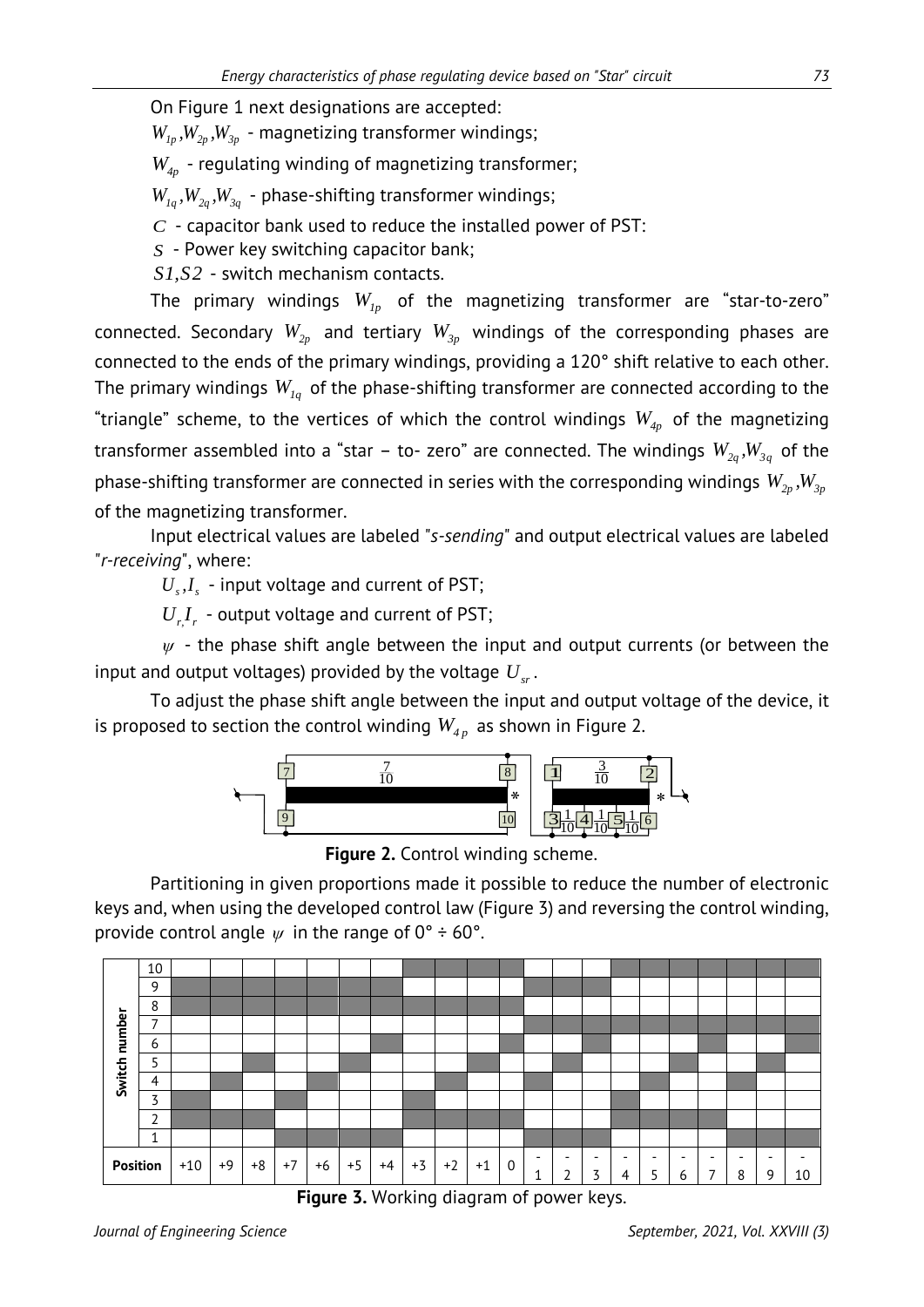## **Device simulation**

For technical solution presented on Figure 1 in the Simulink (Matlab) software a structural-simulation model of the device was created, which was used for research and analysis of various modes of device operation.

Each PST element was modeled as a group of single-phase transformers. The parameters of the each transformer phase elements are determined for conditions  $U_s = U_r = 230V$  and nominal load power of the device  $10kVA$  in order to have possibility of comparative analysis and manufacture of laboratory sample. Table 1 shows the calculated currents and voltages of the magnetizing and phase-shifting transformers windings.

*Table 1*

| Currents and voltages of windings of transformer elements |                                      |          |                      |          |                                            |          |          |  |
|-----------------------------------------------------------|--------------------------------------|----------|----------------------|----------|--------------------------------------------|----------|----------|--|
|                                                           | Magnetizing transformer windings $p$ |          |                      |          | Phase-shifting transformer<br>windings $q$ |          |          |  |
|                                                           | $W_{1p}$                             | $W_{2p}$ | $W_{\mathfrak{z}_p}$ | $W_{4p}$ | $W_{1a}$                                   | $W_{2a}$ | $W_{3q}$ |  |
| U(V)                                                      | 190.67                               | 78.66    | 78.66                | 78.66    | 136.6                                      | 68.02    | 68.02    |  |
| I(A)                                                      | 10                                   | 12       | 17                   | 17       |                                            | 11.87    | 11.87    |  |

Based on the data in Table 1, the parameters of SPS - models of the phase-shifting and magnetizing elements are calculated and presented in Table 2.

*Table 2*

| Parameters of transformers SPS - models                                                                                                                                                                                                                                                                                                                                                                                                                                                                                                       |                                                                                                                                                                                                                                                                                                                                                                                                                                                                                                                                                                                                                                                        |  |  |  |  |  |
|-----------------------------------------------------------------------------------------------------------------------------------------------------------------------------------------------------------------------------------------------------------------------------------------------------------------------------------------------------------------------------------------------------------------------------------------------------------------------------------------------------------------------------------------------|--------------------------------------------------------------------------------------------------------------------------------------------------------------------------------------------------------------------------------------------------------------------------------------------------------------------------------------------------------------------------------------------------------------------------------------------------------------------------------------------------------------------------------------------------------------------------------------------------------------------------------------------------------|--|--|--|--|--|
| <b>Magnetizing transformer</b>                                                                                                                                                                                                                                                                                                                                                                                                                                                                                                                | <b>Phase-shifting transformer</b>                                                                                                                                                                                                                                                                                                                                                                                                                                                                                                                                                                                                                      |  |  |  |  |  |
| Normal power and frequency[Pn(VA) fn(Hz)]:<br>[1633.92 50]<br>Winding nominal voltages [U1 U2Un]<br>(Vrms):<br>[136.16 68.02 68.02]<br>Winding resistences [R1 R2Rn] (Ohm):<br>[0.07392 0.04004]<br>Winding leakage inductances [L1 L2Ln] (H):<br>[0.48062e-3 0.12015e-3 0.12015e-3]<br>Magnetization resistance Rm (Ohm)<br>1134.67<br>Magnetization inductance Lm (H)<br>1.8068<br>Saturation characteristic [i1(A), phi1(Vs);<br>$i2(A), phi2; $ ]<br>[0,0;0.5931,0.6747;14.8286,0.7564;29.6573,<br>0.7769;59.3146,0.7973;177.9437.0.8178] | Normal power and frequency[Pn(VA) fn(Hz)]:<br>[1906.7 50]<br>Winding nominal voltages [U1 U2Un]<br>(Vrms):<br>[190.67 78.66 78.66 78.66 78.6678.66<br>55.062]<br>Winding resistences [R1 R2Rn] (Ohm):<br>[0.1195 0.0445 0.0445 0.0025 0.0025 0.0025<br>0.0192<br>Winding leakage inductances [L1 L2Ln] (H):<br>[0.8724e-3 0.14849e-3 0.14849e-3<br>0.14849e-3 0.14849e-3 0.14849e-3<br>$0.07276e-3$ ]<br>Magnetization resistance Rm (Ohm)<br>1906.7<br>Magnetization inductance Lm (H)<br>3.0361<br>Saturation characteristic [i1(A), phi1(Vs);<br>i2(A), phi2;]<br>[0 0;0.4577 0.9448;11.4392 1.0593;22.8783<br>1.0879;45.7567 1.1165;137.27 1.1452] |  |  |  |  |  |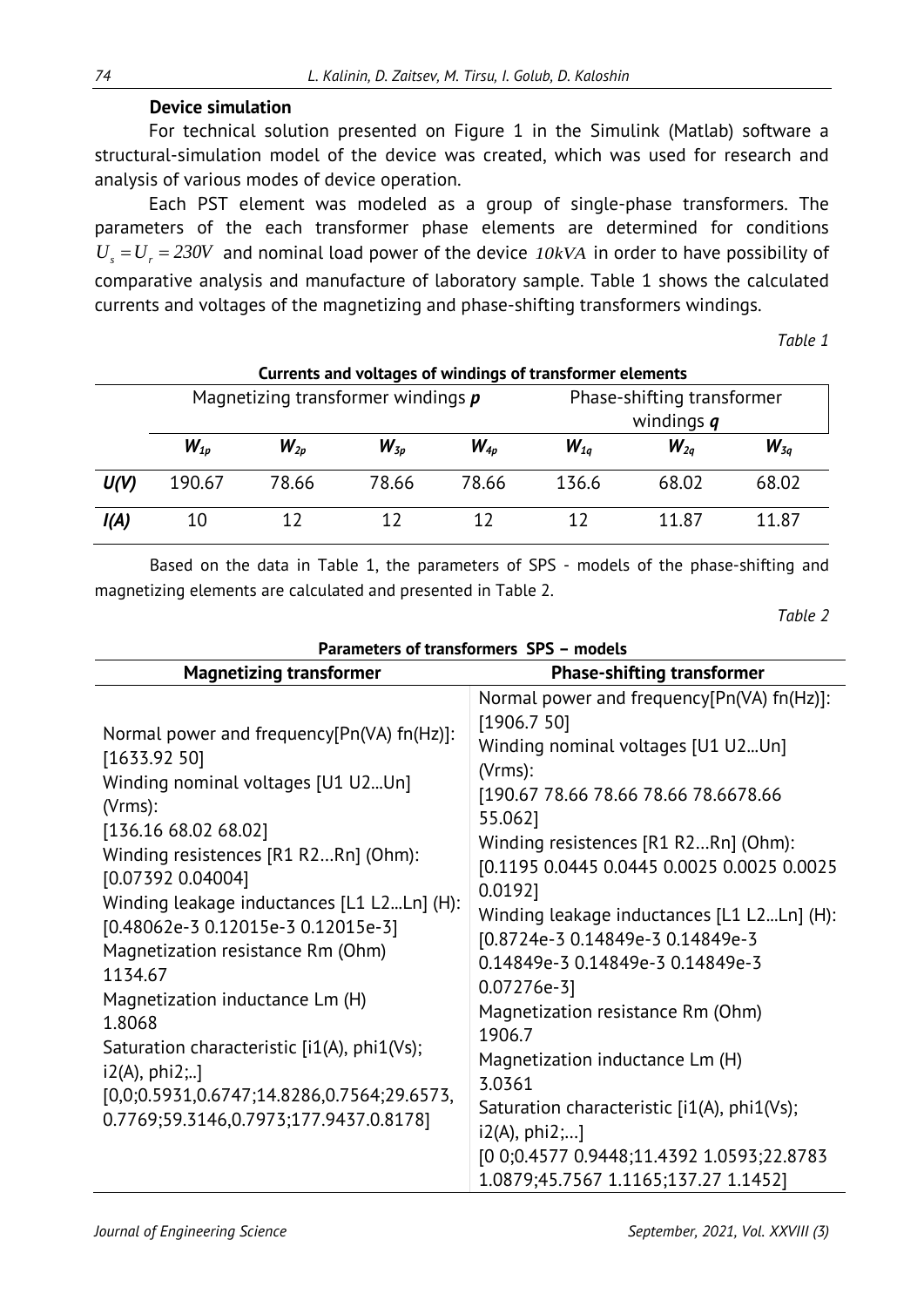The rated power of the phase-shifting device can be decreased by a capacitor bank in parallel with the magnetizing transformer. To select the required value of the capacitor bank, the power keys are set to the position corresponding to the maximum value of the phase shift angle in the load mode. The value of the capacitor bank is selected so that the current flowing through it is equal to the current flowing through the PST. The resulting value of the capacitor bank of  $C = 97,39$   $mkF$  allows you to obtain the maximum effect of reducing the installed transformer device power by transferring part of the power through the capacitor.

#### **Results of modelling**

To determine the operating characteristics of the PST, made according to the "star" scheme, in accordance with the developed program of design experiments, the device was studied in no-load and short-circuit modes. Based on the calculated experiments results, the parameters dependences of the PST equivalent circuit on the value of the phase shift angle  $\psi$  and the adjustment position were obtained, shown in Figures 4, 6 and 5, 7, respectively, for options without and with the use of a capacitor bank.



**Figure 4.** The characteristics of PST active (*rnl*) and reactive (*xnl*) components of resistance (*Znl*) in no-load mode.



**Figure 5.** The characteristics of PST active (*rnl*) and reactive (*xnl*) components of resistance (*Znl*) in no-load mode with capacitor bank.

The analysis of the dependencies presented in Figure 4 shows that the no-load resistances change smoothly and have maximum values during phase shift  $\psi = 30^{\circ}$  (zero position) and symmetrically decrease in the process of both decreasing and increasing the angle for the option without capacitance. The range of active resistance variation is  $1500 \div$ 3000 Ohm, and the reactance is 500  $\div$  1000 Ohm. When using a capacitor bank (Figure 5), the nature of the change in active resistance remains the same, with the only difference that the maximum value becomes slightly less (2500 Ohm). Inductive resistance, when using a capacitor bank, has a pronounced maximum (3000 Ohm) at a control angle of about 12°.



**Figure 6.** The characteristics of PST active (*rsc*) and reactive (*xsc*) components of resistance (*Zsc*) in short-circuit mode.



**Figure 7.** The characteristics of PST active (*rsc*) and reactive (*xsc*) components of resistance (*Zsc*) in short-circuit mode with capacitor bank.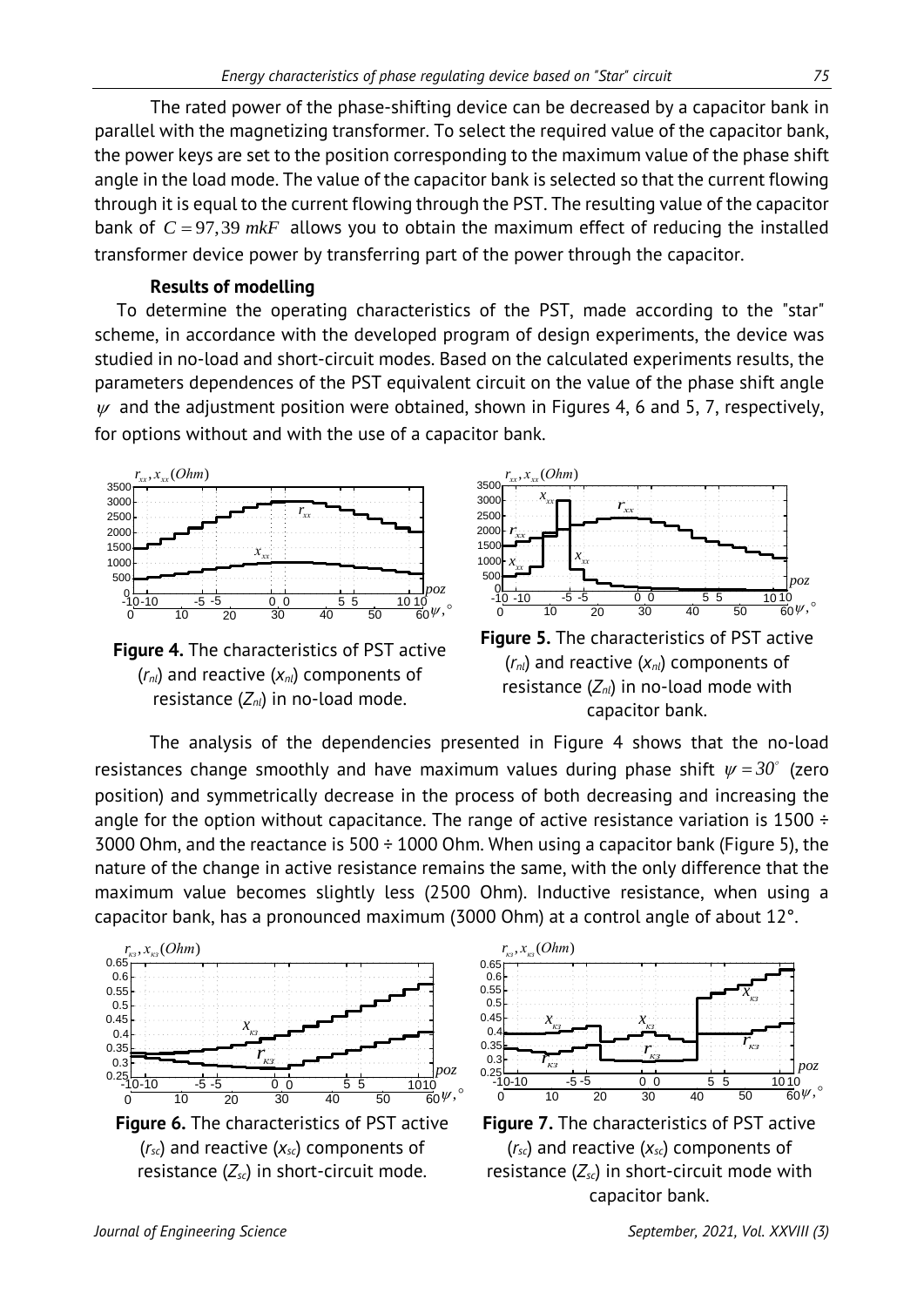Figures 6 and 7 show the characteristics of the active  $r_{sc}$  and reactive  $x_{sc}$  components of the short-circuit resistance of the device  $Z_{sc}$ , without and with the use of a capacitor bank, respectively.

Evaluating the obtained curves (Figure 6), it can be concluded that the reactive component of the short-circuit resistance grows exponentially with increasing angle  $\psi$ . The minimum value of the active component falls on the angle  $\psi = 30^\circ$ . The maximum values are observed at the limits of the regulation range. When using a capacitor bank (Figure 7), the dependences have a complex shape with pronounced minima in the range  $20^{\circ} \div 40^{\circ}$ . In addition, the graphs are located slightly higher compared to the characteristics of Figure 6.

Figures 8, 9 show the characteristics of changes in active power losses obtained as a result of open-circuit and short-circuit tests. The maximum values of active losses occur at the boundaries of the regulation range. When using a capacitor bank (Figure 9), the *ΔРsc* graph has a complex shape with minima in the range of  $20^\circ \div 40^\circ$ .



**Figure 8.** Dependences of PST active losses for no-load and short circuit tests.



**Figure 9.** Dependences of PST active losses for no-load and short circuit tests with capacitor bank.

The characteristics of voltage change of the magnetizing and phase-shifting transformer windings during regulation under load are presented in Figure 10 and completely coincide with the voltage curves when using a capacitor bank.



**Figure 10.** Voltage curves in PST windings for load mode.

As it can be seen from Figure 10, the voltages on the windings  $W_{2p}$  and  $W_{3p}$  during the angle adjustment are practically unchanged. The voltage across the winding  $W_{1n}$ decreases slightly as the angle changes  $\psi = 0^\circ \div 60^\circ$ .

The voltage on the remaining windings of the device varied symmetrically, taking the minimum values at  $\psi = 30^{\circ}$  (zero regulation step), and the maximum values at  $\psi = 0^{\circ}$  and  $\psi = 60^\circ$ , respectively.

The graphs of the device windings currents change are shown in Figures 11, 12, respectively, for modes without and with the use of a capacitor bank.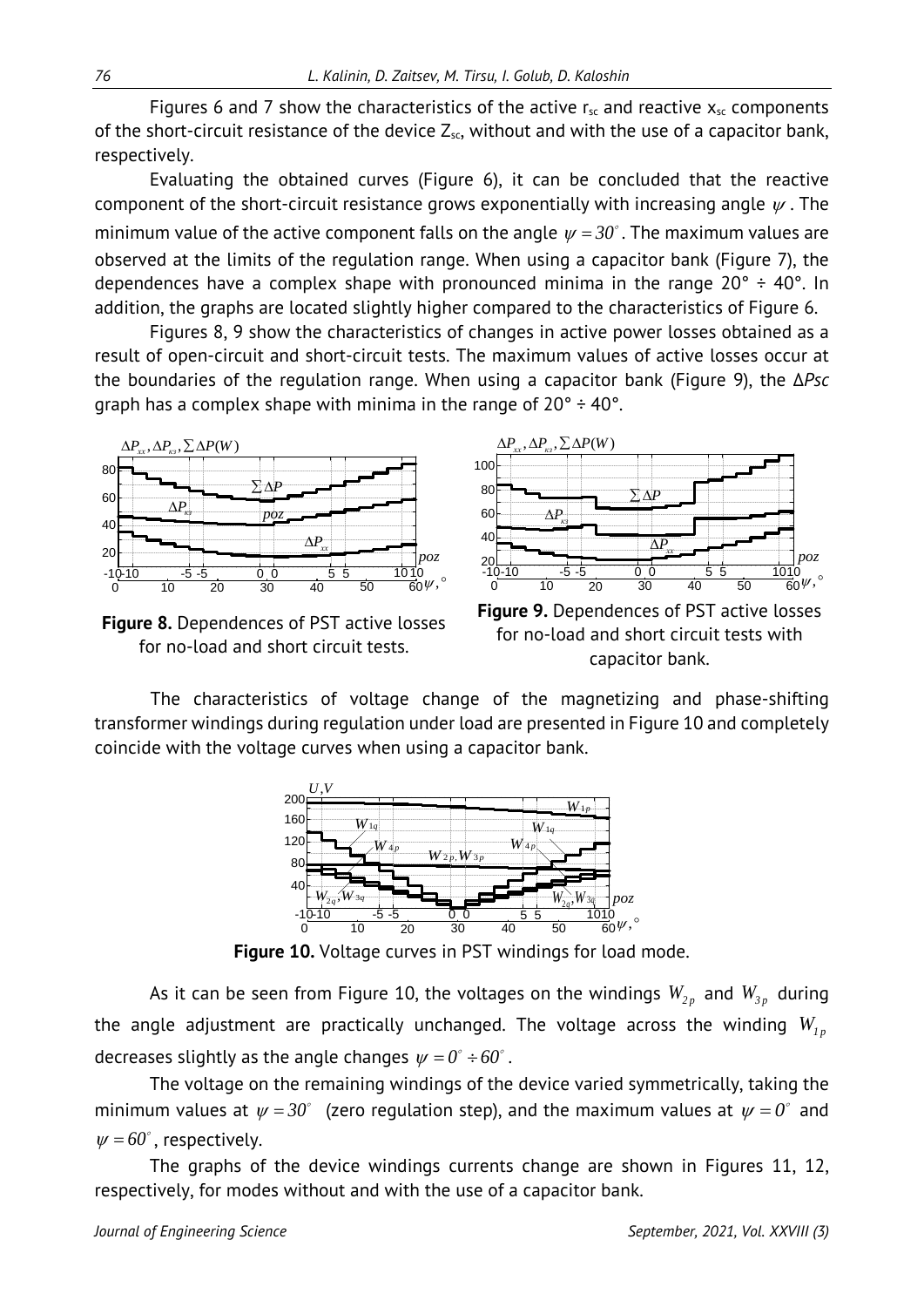





**Figure 12.** Currents curves of PST windings in load mode with capacitor bank.

The analysis of the presented graphs (Figure 11) shows that the currents in the windings  $W_{2p}$ ,  $W_{2q}$ , and  $W_{3p}$ ,  $W_{3q}$ , practically do not change during the regulation process and are equal to each other. The currents in the windings  $W_{1q}$  and  $W_{4p}$  tend to decrease exponentially with increasing angle  $\psi$ , while the current in the winding  $W_{1p}$  increases.

When using a capacitor bank (Figure 12), the current load of the windings is lower. The nature of the currents change in the windings  $W_{2p}$ ,  $W_{2q}$ , and  $W_{3p}$ ,  $W_{3q}$  is changes (are exponential). The rest of the characteristics have similar shapes to Figure 11.

Based on the study, the energy characteristics of the research object were determined, the analysis of which made it possible to conclude about the effectiveness of the use of a capacitor bank, which made it possible to reduce the installed power of the device in relation to the throughput power from 1.64 - the original PST circuit, to 1.45 - the PST circuit with capacitor.

# **Comparison of the research results with the previously proposed circuit variants of the device**

To determine the technical efficiency of the considered device, a comparative analysis was carried out with the previously proposed technical solution of the PST when using a capacitor bank to reduce rated power. For this, the following characteristics were used:

*pst r*  $\frac{S_{\tiny{pst}}}{S_{\tiny{r}}}$  – coefficient characterizing the device rated power in relation to the throughput

# power;

*r*

*re*  $\frac{S_{re}}{S_{r}}$  – coefficient characterizing the power keys capacity of the control system.

The comparative analysis results are presented in the histogram form on Figure 13 for the following PST circuit options:

- $1 -$  " triangle "  $[13, 14]$ ;
- 2 "delta connection" [15];
- 3 "two-transformers PST" [16];
- 4 "double-core polygon" [17];
- 5 "multi-polygon" [18];
- 6 "single-transformer PST with neutral regulation" [19];
- $7 -$  "star" researched device.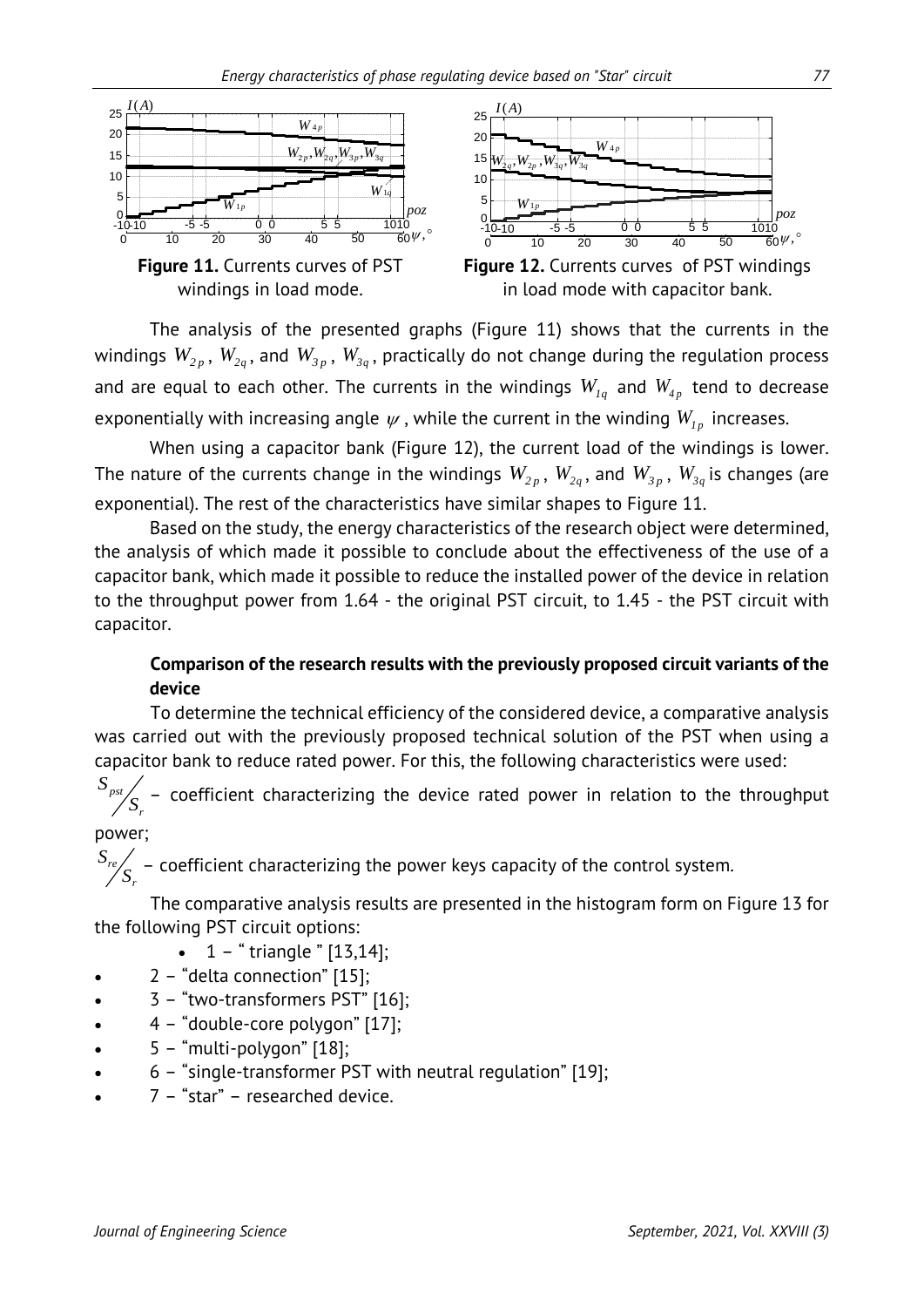

**Figure 13.** Histogram of the comparative analysis results of different PST solutions.

The presented histogram shows that the investigated PST solution can significantly reduce the transformer installed power, which in turn will reduce the cost of constructing devices of this type and their operating costs. Consequently, the proposed circuit variant has a competitive advantage over other PST schemes.

## **Conclusions**

Based on the study results, the following conclusions can be drawn:

1. On the basis of the proposed PST technical solution, an analysis of the equivalent circuit parameters is carried out. The energy characteristics of the device have been determined.

2. The proposed method for reducing the installed power of investigated PST, based on the capacitor bank use connected between the input and output terminals. The optimal parameters of the capacitor bank have been determined.

3. The results analysis was carried out, which made it possible to draw a conclusion about the effectiveness of the proposed method (capacitive transmission of a part of the power), using the example of the research object.

4. The energy characteristics comparative analysis of investigated and previously developed PST technical solution showed its advantages, allowing it to be considered as an active element of modern Smart Grid systems.

5. The study results can be used for a comparative analysis of the technical solution of transformer PST developed in the future.

**Acknowledgment:** The results were obtained in the frame of State Program project no. 20.80009.7007.18: Eco-friendly technical solutions for efficient energy consumption in buildings and development of smart grid options with advanced renewable energy integration in Moldova.

#### **References**

- 1. Brochu J., Beauregard F., Cloutier R., Bergeron A., Garant L., Sirois F. Innovative applications of phase-shifting transformers supplemented with series reactive elements. Cigre 2006, A2-203
- 2. Dorian O. Sidea., Constantin Bulac, Valentin A. Boicea. Power engineering education toolbox for active power flow control using the phase-shifting transformer; Year: 2017; page: 177 - 183
- 3. Fang Z. Peng. Flexible AC Transmission Systems (FACTS) and Resilient AC Distribution Systems (RACDS) in Smart Grid; Proceedings of the IEEE; Year: 2017; page: 2099 - 2115